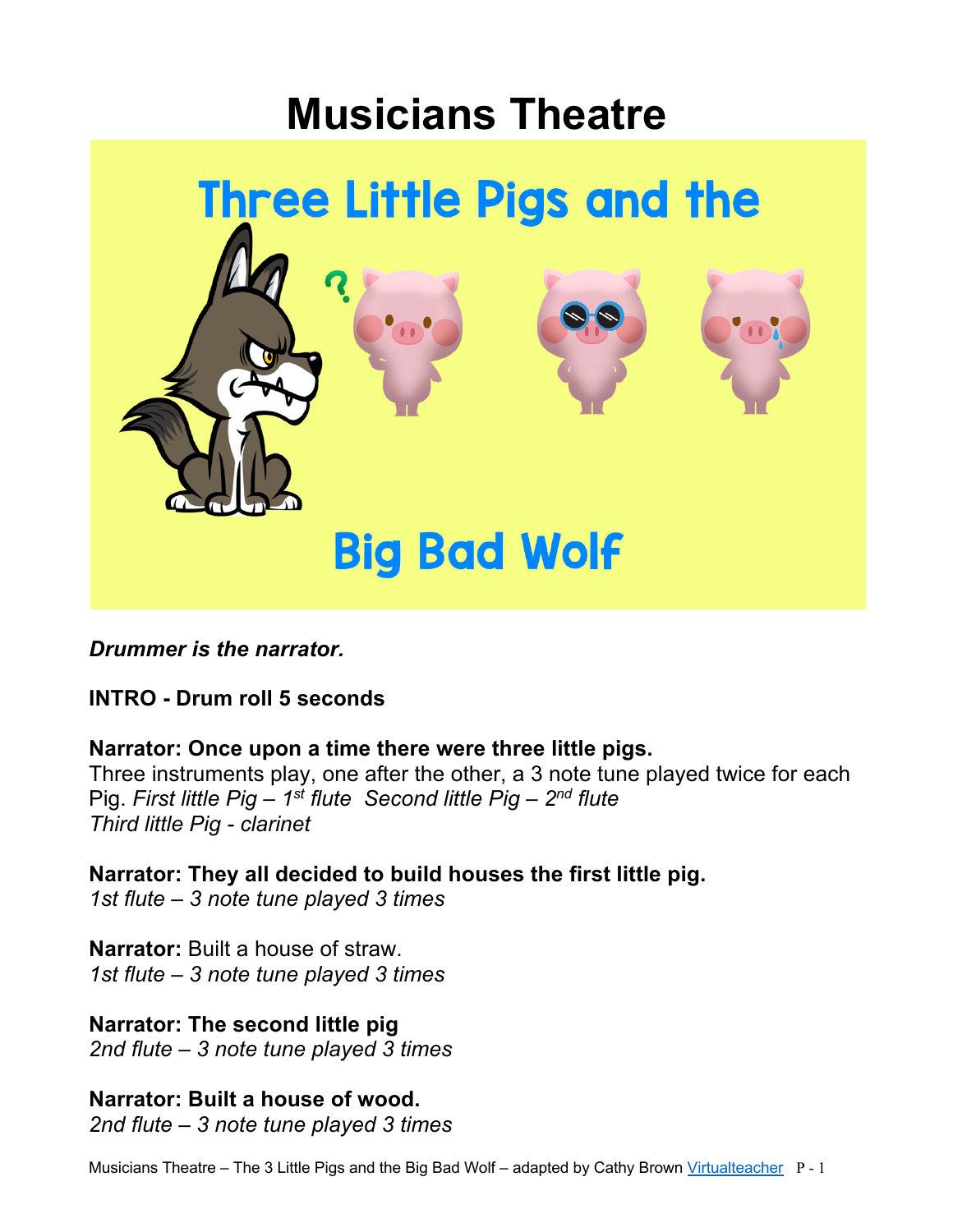#### **Narrator: The third little pig**

*Clarinet – 3 note tune played 3 times*

### **Narrator: Built a house of brick.**

*Clarinet – 3 note tune played 3 times*

#### **Narrator: One day along comes a big bad wolf .**

*Saxophone: 3 note tune played 3 times*

#### **Narrator: The big bad wolf goes to the first little pigs house.**

*1st flute – 3 note tune played 3 times*

# **Narrator: The Big Bad Wolf says "I'll huff and I'll puff and I'll blow your house down.**

*Saxophone: huffy and puffy tune about 5 seconds.*

**Narrator: He huffs and puffs and he blows the first little pig's house down.** *1st flute – 3 note tune played 3 times*

#### **Narrator: The big bad wolf goes to the second little pigs house.**

*2nd flute – 3 note tune played 3 times*

#### **Narrator: The Big Bad Wolf says "I'll huff and I'll puff and I'll blow your house down.**

*Saxophone: huffy and puffy tune about 5 seconds.*

# **Narrator: He huffs and puffs and he blows the second little pig's house down.**

*2nd flute – 3 note tune played 3 times*

# **Narrator: The big bad wolf goes to the third little pigs house.**

*Clarinet – 3 note tune played 3 times*

# **Narrator: The Big Bad Wolf says "I'll huff and I'll puff and I'll blow your house down.**

*Saxophone: huffy and puffy tune about 5 seconds.*

# **Narrator: He huffs and puffs, he huffs and huffs and puffs, but he can't blow the third little pig's house down.**

*Clarinet – 3 note tune played 3 times*